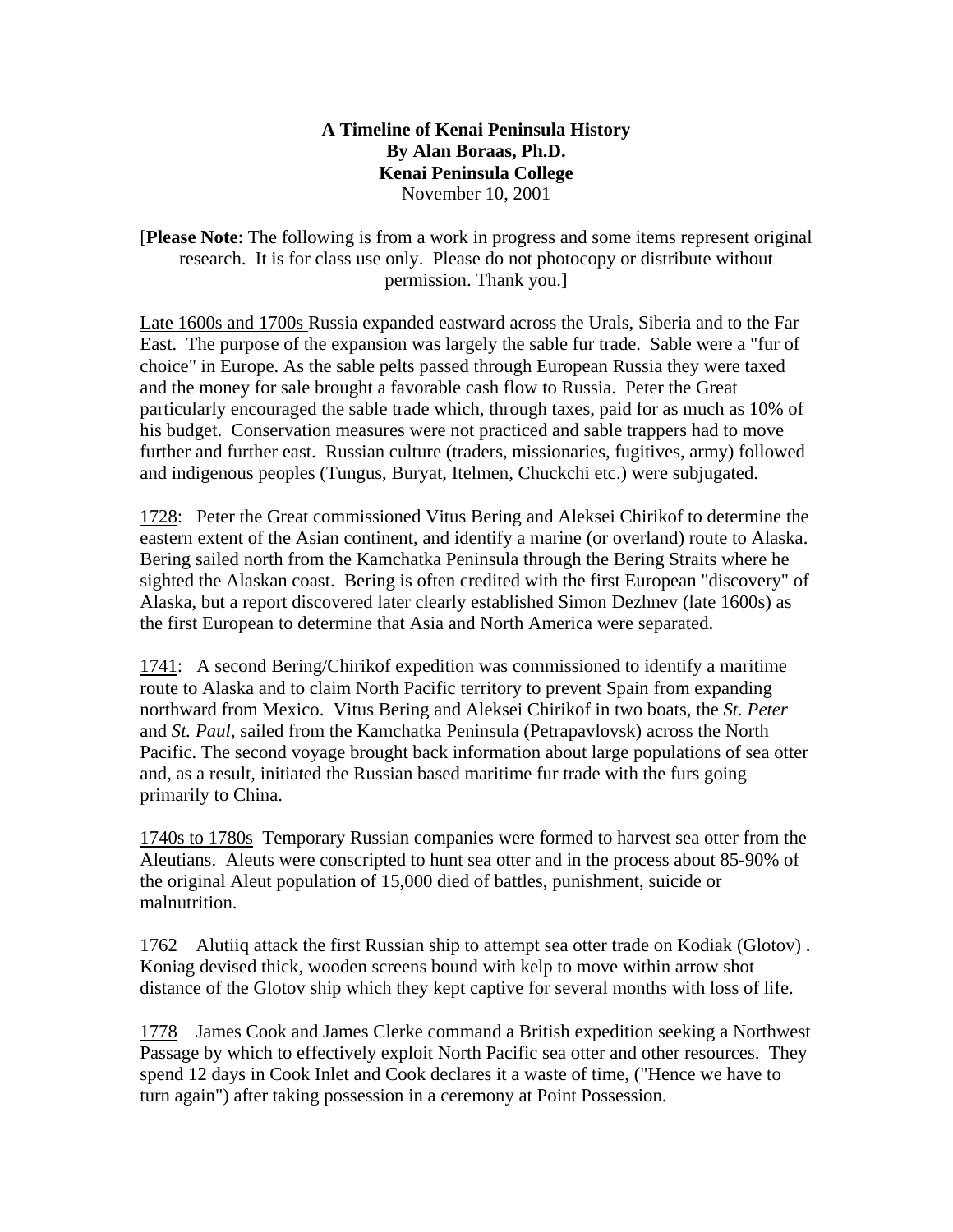1779: Unaware that Captain Cook had explored and claimed Cook Inlet the year before, Ignacio Aretga and Bodega y Quadra sailed as far north as 60 degrees north latitude in 1779. They entered Cook Inlet on August 1, 1779 naming it "Ensenada do la Nuestra de la Regla," (Inlet of Our Lady of the Rule). They anchored in Port Chatham naming nearby Elizabeth Island, "San Ancieto." Thinking the larger land was an island, they named the Kenai Peninsula, "Isla de la Regla (Island of the Rule). On August 2, 1779 a large party went ashore, built a rock cairn, erected a cross, and a priest held a mass. In this way Artega and Bodega took possession of the land for Spain.

1783 The Pan'kov trading ship was attacked by Alutiiq in Prince William Sound as was a ship captained by Potap Zaikov.

1784 Shelikhov established the first permanent settlement in Alaska on Kodiak Island naming it for his ship the *Three Saints (Tri Sviatitelia*]. Upon arrival Shelikhov engaged in several major battles with the Alutiiq culminating with Shelikov's bombardment of Alutiiq on Refuge Rock. Up to 4,000 Koniag were killed and Shelikhov gained control of Kodiak. The indiscriminate use of cannons made this conquest possible.

1785: A combined force of Alutiiq and Dena'ina (possibly numbering in the thousands) attack and destroy a Shelikhov Company outpost on Shuyak Island in the northern Kodiak Archipelago.

1786: Shelikhov sent a party under Vasilli Malakhov to attack the Kenai Peninsula Dena'ina in Cook Inlet in retaliation for their part in the Shuyak battle. Malakhov established Alexander Redoubt at English Bay, now called Nanwalek in Kachemak Bay. By the 1790s a satellite trading post (zimov'e) was established at Iliamna

1786: In 1786 Nathaniel Portlock in the *King George* and George Dixon in the *Queen Charlotte* spent the summer trading in Cook Inlet. Portlock and Dixon traded with the Dena'ina while anchored in Trading Bay. A Dena'ina Qeshqa tried to ally with the British against the Russians, but the British declined to become involved.

1787: Peter Kolomin (foreman) and 38 Russians and 10 Kamchedal (Itlemen) on the ship *St. Paul (Sv. Pavel)* established St. George Redoubt at the mouth of the Kasilof River for the Lebedev Company. They landed on July 1, 1787. The finished fort consisted of two large log buildings surrounded by a stockade.

1788: Esteban Jose Martinez in the *Princesa Real* and Gonzalo Lopes de Haro in the packetboat *San Carlos* sailed up the coast from California, along the Kenai Peninsula, as far as Unalaska planting bottles and crosses and taking possession for Spain.

1788-1789: G. Izmailov and D. Bocharov of the Shelikhov Company explored Prince William Sound and buried metal plates with Imperial Crests in the ground (or in some cases affixed them to trees) claiming the territory for Russia. In 1789 Izmailov entered Cook Inlet placing a crest at Nanwalek (English Bay).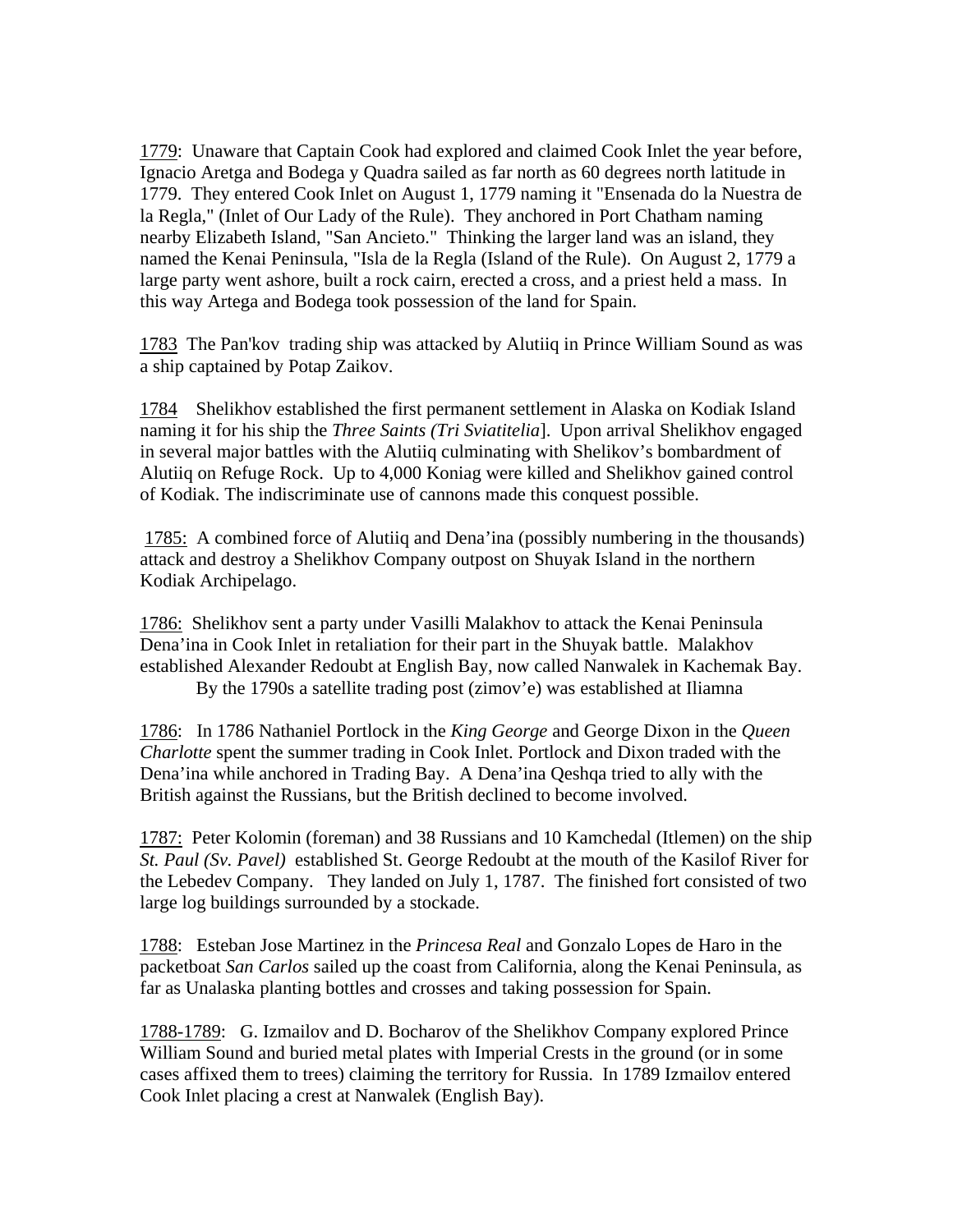1790: Salvadore Fidalgo visited Prince William Sound and Cook Inlet on a spy reconnaissance for Spain. His journal describes in detail the Russian settlements in English Bay and the only known description of the Redoubt St. George at Kasilof. Fidalgo stopped in Port Graham, which he named Port Revillagigedo, where he buried a bottle and erected a cross claiming (again) the land for Spain. Fidalgo's pilot visited St. George Redoubt and reported the recent killing of Russians by the Dena'ina.

1791: Grigor Konovalov, Amos Balushin, and 62 men of the Lebedev Company establish St. Nicholas Redoubt at the mouth of the Kenai River. The party had sailed on the ship *St. George the Victorious*, piloted by Stephan Zaikov. They did not join forces with the Lebedev Company post at Kasilof but established a second post only twelve miles north at the mouth of the Kenai River on, or shortly after, August 20, 1791 (Old Style) (September 2, 1791 New Style).

A satellite trading post (zimov'e) was established at Tyonek about this time.

1791: Alexander Baranov replaced Delarov as company manager for the Shelikhov Company. The Three Saints post is destroyed by an earthquake/tsunami and the post is moved to modern Kodiak and called St. Paul Redoubt

1792: Shelikhov Company built a ship-building at the site of modern Seward called *Voskresensk Gavan* or Resurrection(Sunday) Harbor. Under extreme conditions the ship *Phoenix* was built.

1792: During the spring of 1792, Konovalov received additional supplies and men from Lebedev-Lastochkin and established a post near the mouth of the Copper River in Prince William Sound. It was named *Konstantinovsk* Redoubt, or Fort Konstantin and Amos Balushin was placed in charge.

1791 to 1796: The two Russian Companies engage in "industrial terrorism" against each other. For fur trading, the Russians ally themselves with various Dena'ina Qeshqa. The Qeshqa trade furs obtained by the ukilqa to the Russians for metal goods, cloth, and beads. These they redistribute to their ukilqa for more furs.

 The rival companies target qeshqa for terrorism capturing, beating, torturing, or killing qeshqa or their wives in an effort to disrupt the other company's trade activities. Additionally Kamchedal are targeted for terrorism using the same tactics. Russian seldom if ever attacked Russian.

 In addition, by European standards Dena'ina women were considered the "most beautiful" thus

Russians targeted Dena'ina women as concubines. This practice upset Dena'ina social structure particularly establishing alliances through marriage.

1794: Britisher's George Vancouver and Peter Puget returned to Cook Inlet and Prince William Sound to resolve geographical questions raised by Cook (one last look for the Northwest Passage) and gain information about Russian activities. Vancouver was in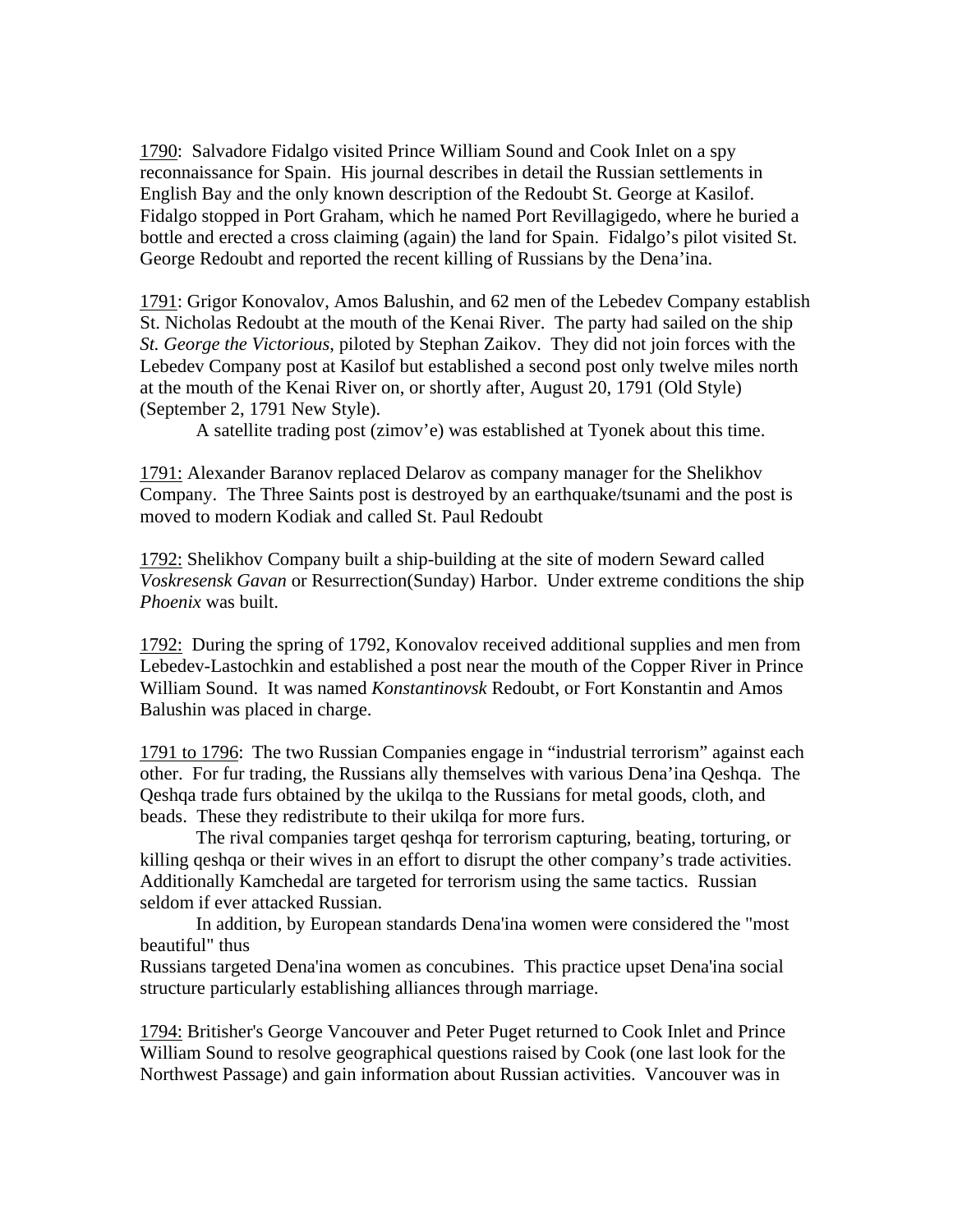Cook Inlet a month and a half and his journal is rich in its description of the land and people. (If you only read one explorer journal, read Vancouver's.)

- Vancouver's naturalist, Archibald Menzies also has a published journal account although very little on the Dena'ina. Portions of Peter Puget's unpublished journal also exit.
- Vancouver reports many harmonious, enjoyable trade encounters with the Dena'ina.
- Vancouver and Menzies visit St. Nicholas Redoubt (Kenai) and give the best description of the fort. He described the conditions as despicable.
- Included in Vancouver's description are many huts within the fort walls occupied by Dena'ina women, concubines of the Russians.

1794-1796 Father Juvenal arrived in Kodiak in 1794 with a contingent of Orthodox monks from Valaam monastery and was assigned the Prince William Sound and Kenai Peninsula areas to carry out missionary activities. In 1795 Father Juvenal baptized 900 Chugach natives in Prince William Sound. In 1796 he traveled to Kenai where he baptized "all" of the natives and spent the winter. During the spring of 1796 he crossed Cook Inlet conducting missionary activities in the Lake Iliamna area. He was killed by Yupik Eskimos that same year.

Bancroft's *History of Alaska* has an account describing Father Juvenal's murder adding that before his was killed, he had a sexual encounter with a Dena'ina woman. The account is attributed to a diary which is now believed to be a forgery perpetrated by Ivan Petroff, one of Bancroft's researchers and author of the 1880 United States Census for Alaska.

1794: Father Ioasaf, head of the missionary contingent investigated criminal charges against Konovalov and exonerated him. Father Ioasaf implicates Baranov as equally to blame in cruelty , murder, and concubine taking but Shelikhov suppressed the report.

1795. Konstantin Samoilov led a Lebedev Company party on a raid of an Ahtna village north of Fort Konstantin. The purpose of the raid was to "pacify" the natives and to capture women for concubines. The Ahtna aided by the Russian's Dena'ina guide, C'uket Ta' , followed Samoilov and his men back to Prince William Sound where all thirteen Russians were killed. According to Davydov, Samiolov was castrated, blinded, crucified, and then killed.

Ca. 1792-1796 The following events took place sometime between 1792 and 1796 and are part of Dena'ina oral tradition.

- Soonoondra a Dena'ina village in Kachemak Bay is attacked by Russians and all the women are taken presumably as concubines.
- Jaydecuoyouth incident. Approximately 20 Dena'ina are killed in an attack on St. Nicholas Redoubt. Jaydecouyouth kills approximately the same number of Russians.
- According to Dena'ina tradition, the Russians enticed men of Iliamna into their post where they were executed and the women taken as concubines.
- Russians mistreated Dena'ina children playing near the Iliamna (or Tyonek?) post and the infuriated Dena'ina killed the Russians stationed there. The Dena'ina qeshqa spared a Russian boy who was a playmate of his son.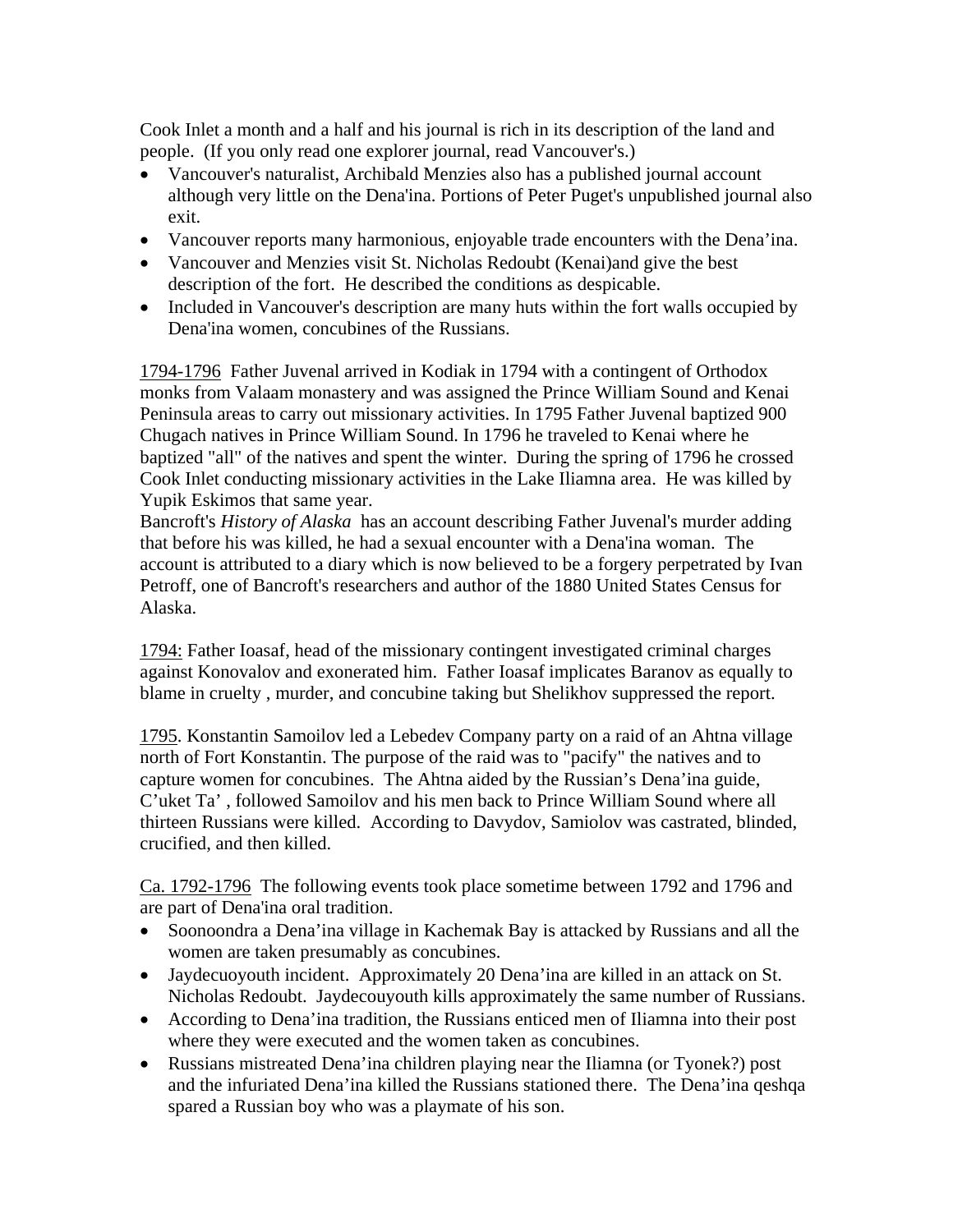• A dispute during a trading session led to Russians killing several Dena'ina. The Dena'ina retreated and later attacked the Russian party, killing them all.

1795: In a 1795 letter to Shelikhov, Baranov wrote that the Chugach Alutiiq attacked a Lebedev Company party killing ten men. Father Ioasf later reported that Baranov incited the Alutiiq attack on the Lebedev Company.

1795 About 1795 Amos Balushin and Peter Kolomin left the colonies apparently subject to criminal charges. Fort St. George at Kasilof was closed about that date and the men were moved to Fort St. Nicholas at Kenai where Stephan Zaikov was now in charge.

1797, In July Grigor Konovalov and the Lebedev men abandoned Fort Konstantin and sailed back to the Russian far east. Baranov occupied the post and turned it over to Ivan Kuskov to operate.

Ca. 1797 The Dena'ina burned the posts at Iliamna and Tyonek and killed twenty-one (Tikhmenev account,) or forty (Stefev account) Russians. In addition about 100 Dena'ina sympathetic to the Russians were killed. Dena'ina oral tradition records a "shaman battle" between the two factions.

Ca. 1797 In retaliation for the Tyonek attack, the Lebedev Russians lined 9 Dena'ina men up, presumably at Kenai, and shot them through the temple with a single musket.

1797 The Dena'ina attack Redoubt St. Nicholas in the Battle of Kenai. No first-hand accounts exist. Two reports are as follows:

Davydov writing from information gathered 1802 in Kodiak gives these details:

" The Lebedev Company collapsed...all its settlements were destroyed one after another and the settlers killed. In Kenai Bay [Cook Inlet] the savages gathered near the fort and asked to be allowed in to trade with the animal skins they had brought with them. Once inside the fort they sat on the ground as was the custom. When they saw that the Russians were not armed, at a signal from the chief they suddenly leapt on them and stabbed them all with daggers they had hidden under their cloaks," (Davydov 1977: 188).

Khlebnikov wrote:

"The Lebedev-Lastochkin Company remained in Kenai...up to 1797. The bad behavior of the leaders of these detachments was not only contrary to the good intentions of the partners, but also antagonized the natives and the hunters of other companies. At first they controlled the Kenaitsy [Kenai Dena'ina] by force, [and] irritated them to such an extent that they killed more than 25 Russians in various places and would have vanquished all of them if...Malakhov had not arrived in time to give assistance to the besieged fort and to disperse the savages," (Khlebnikov 1994:41).

1798 In May, 1798 Stephan Zaikov and the 60 men remaining at Kenai boarded *the Ioann Bogoslov* [St. John the Divine] and sailed for Kamchatka (Tikhmenev 1978:46). They made it as far as an isolated settlement on Russia's Kamchatka Peninsula called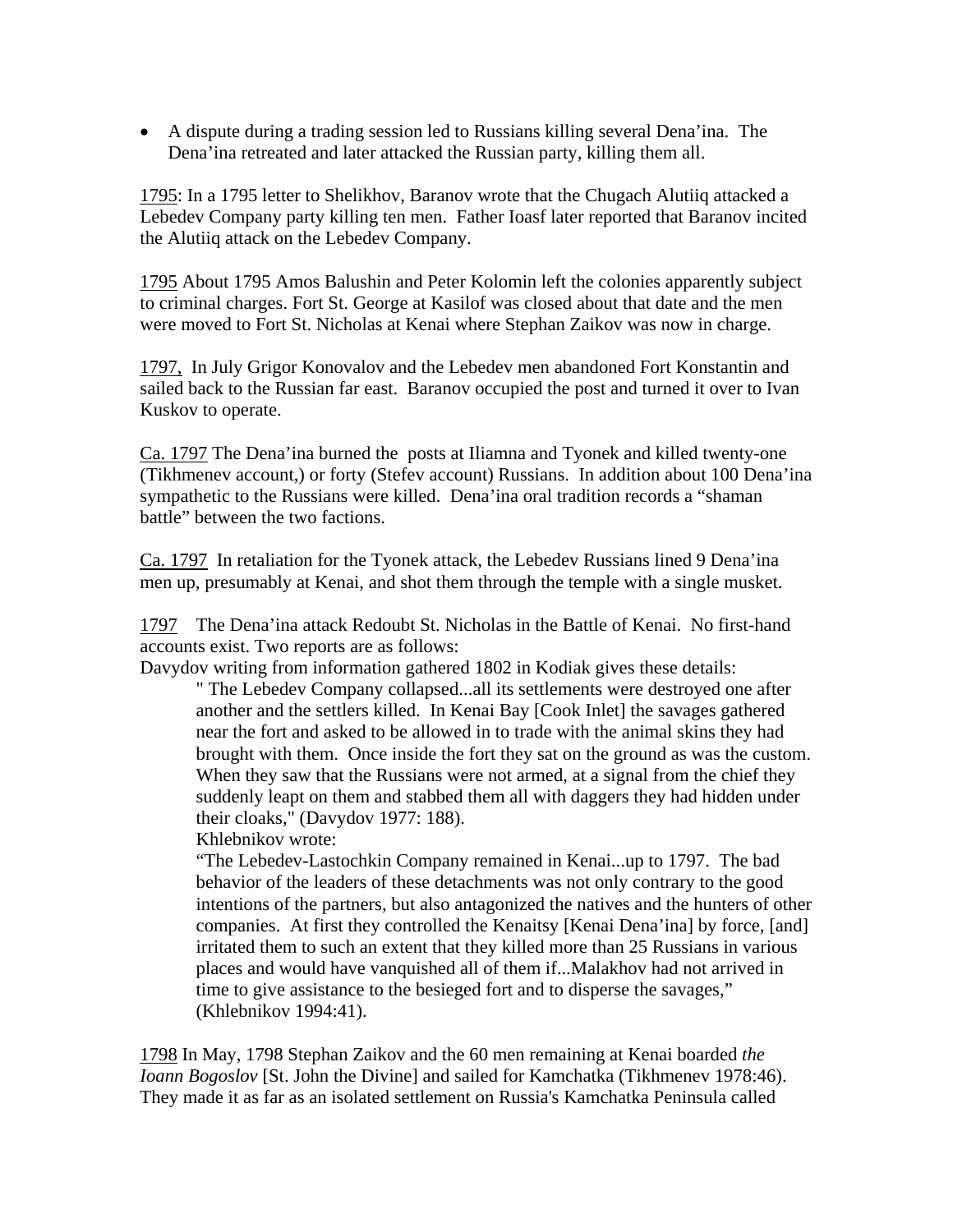Nizhne-Kamchatsk where their ship broke up. There they found the remains of the crew from Fort Konstantin who had left a year earlier and whose boat had met the same fate.

Baranov occupied Fort St. Nicholas at Kenai and placed Malakhov in charge.

1798 Dena'ina retaliation against the Shelikhov Company.

Baranov wrote in 1802:

I sailed in July [1798] first to Kenai Bay to quiet the people who were in a state of revolt after Lebedev's occupation. They killed over one hundred men among themselves and gangs of robbers were increasing in many places. Many were threatening our establishment on the Kenai River (St. Nicholas Redoubt) which we took over from Lebedev's Company. Luckily even before my arrival the rebel leaders were caught by the men who did not want war and most of them were exterminated. Several hostages were given to our leader Vasilii Malakhov, but in remote places there are still many who were made bold by the success they had and they think about robbery and raids," (Pierce and Donnelly 1979:107).

1799 Russian American Company formed from the Shelikhov Company.

- The Russian America Company continues Shelikhov's policy of establishing a mainland capitol. Baranov is given charge of the site decision. He has two choices: the Kenai Peninsula or Southeast Alaska. He chooses southeast Alaska and established a capitol at Sitka in part because of the recent aggression of the Dena'ina.
- Kenai becomes a minor part of Russian America. Only a handful of Russians occupied St. Nicholas until American purchase in 1867.

1817 Fort Ross established in California. Qadanalchin accompanied the first expedition. Returned to Cook Inlet in 1820 after about 4 years where, to resolve intra-tribal disputes, founds Kalifornsky Village.

1835 Ninilchik was founded as a Russian agricultural settlement. Neither it, nor Russia's Fort Ross in California are productive, and the Russian America company has to ship food from the Far East to sustain itself.

1838 A smallpox epidemic devastated the Kenai Peninsula Dena'ina. Despite vaccination efforts by the Russian America Company, about 50% of the Cook Inlet Dena'ina died. After that tragedy, a sustained vaccination effort was carried out by Orthodox priests.

1840s Russian scientist Ilia Vosnessensky explored the Kenai Peninsula gathering biological samples and making scientific observations. The results were published in German by Russian scientist Constantin Grewink.

1841 The first Russian Orthodox Chapel was built in Kenai. It was transformed into a complete church in 1844 when the first resident priest, Father Nicholas, arrived. The adoption of Orthodoxy by Kenai Peninsula Dena'ina was in direct response to the difficulty of explaining smallpox in the traditional cosmology.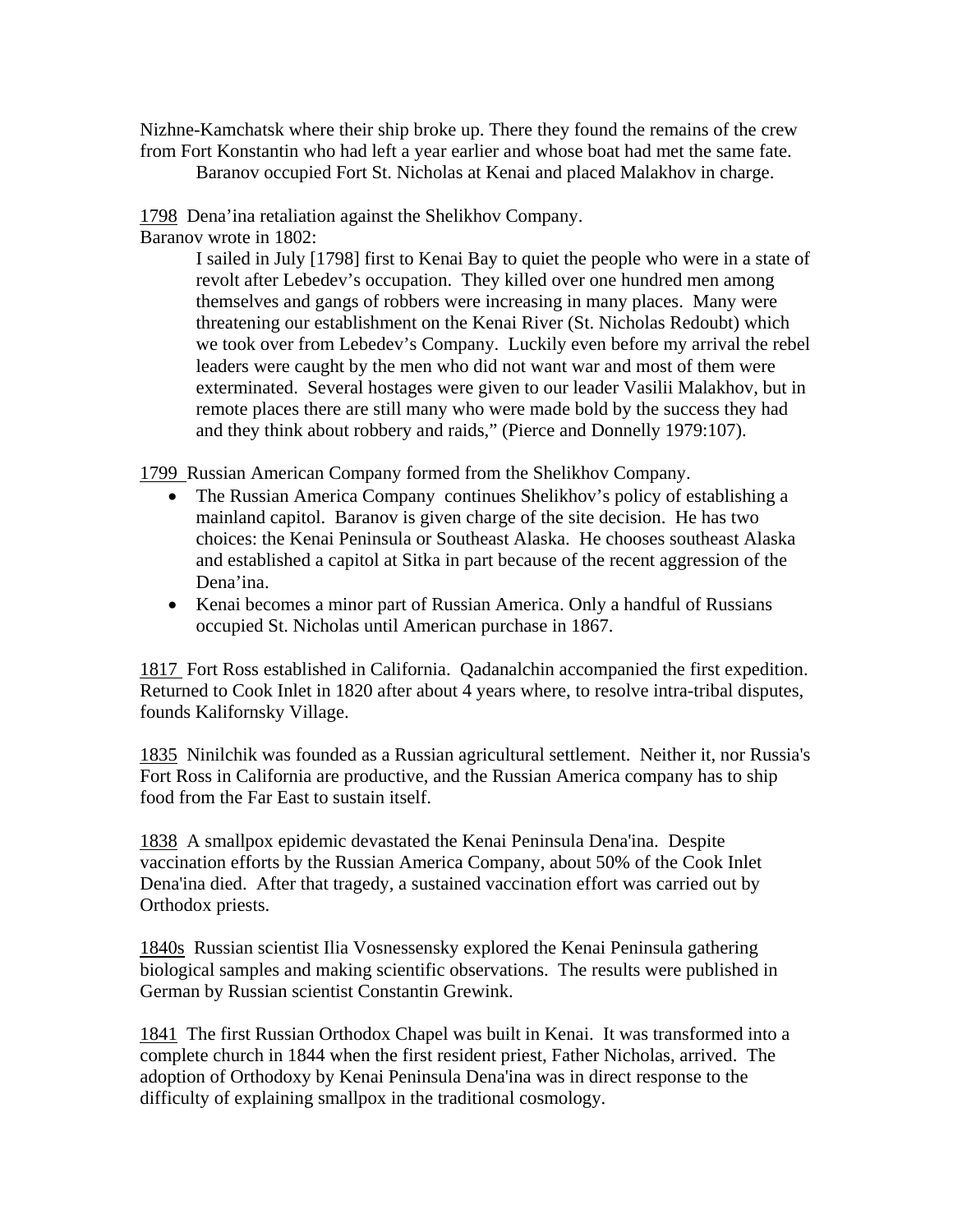1848 and 1850 Because of Vosnessensky's earlier reconnaissance, Peter Doroshin, a Russian mining engineer, explored the Kenai River drainage and Kachemak Bay. He noted the presence of gold and examined coal deposits. The Russian America company apparently suppressed information about gold on the Kenai Peninsula fearing an American gold rust similar to what occurred in California. With only about 800 Russians in Russian America, thousands of American miners would have made sovereign control difficult if not impossible. This, in part, led to the sale of Russian America.

1855 The Russian American Company began mining coal in Port Graham shipping it to California. This lasted approximately a decade when coal discoveries in British Columbia made the venture unprofitable.

1864 Father Nicholas started the first school on the Kenai Peninsula sometime before 1864. Instruction is, of course, in Russian with an emphasis on literacy, mathematics, and Russian history and culture.

1867 Russia sold Alaska to the United States. The Hutchinson, Kohl & Company of San Francisco, later reorganized as the Alaska Commercial Company, bought the assets of the Russian-American Company and continued the fur trade. They did not, however, continue to practice sustained yield harvesting.

1869 Battery F of the Second U.S. Army Artillery took over Fort Kenai as the official United States Government presence. It was commanded by Captain John McGilvray. The Fort was closed in 1870 because the troops were needed for the Indian Wars of the American west.

1879 The Western Fur and Trading Company, predecessor to the Alaska Commercial Company, established the first saltery in Cook Inlet at the mouth of the Kasilof River. In 1882 the Alaska Packing Association started the first cannery in Cook Inlet also at the mouth of the Kasilof River. This initiated the commercial fishing industry.

1883 A major forest fire swept the Kenai Peninsula and numerous fires occurred in subsequent years. Some were natural and some were said to have been intentionally set by prospectors to clear vegetation for prospecting and to destroy breeding grounds for mosquitoes and flies. The fires contributed to the demise of the fur trade and are thought to have contributed to the extinction of caribou on the Kenai Peninsula.

1889 Coal was mined in the Homer area by the Alaska Coal Company and later by the North Pacific Mining and Transportation Company. Both operations ceased about 1897. In 1899 the Cook Inlet Coal Fields Company began operations. The company built Homer as a company town and built a railroad to haul coal from the Coal Creek mines to the spit. The company closed in 1902. Sporadic coal mining continued in Kachemak Bay until about 1920 (Klein 1981)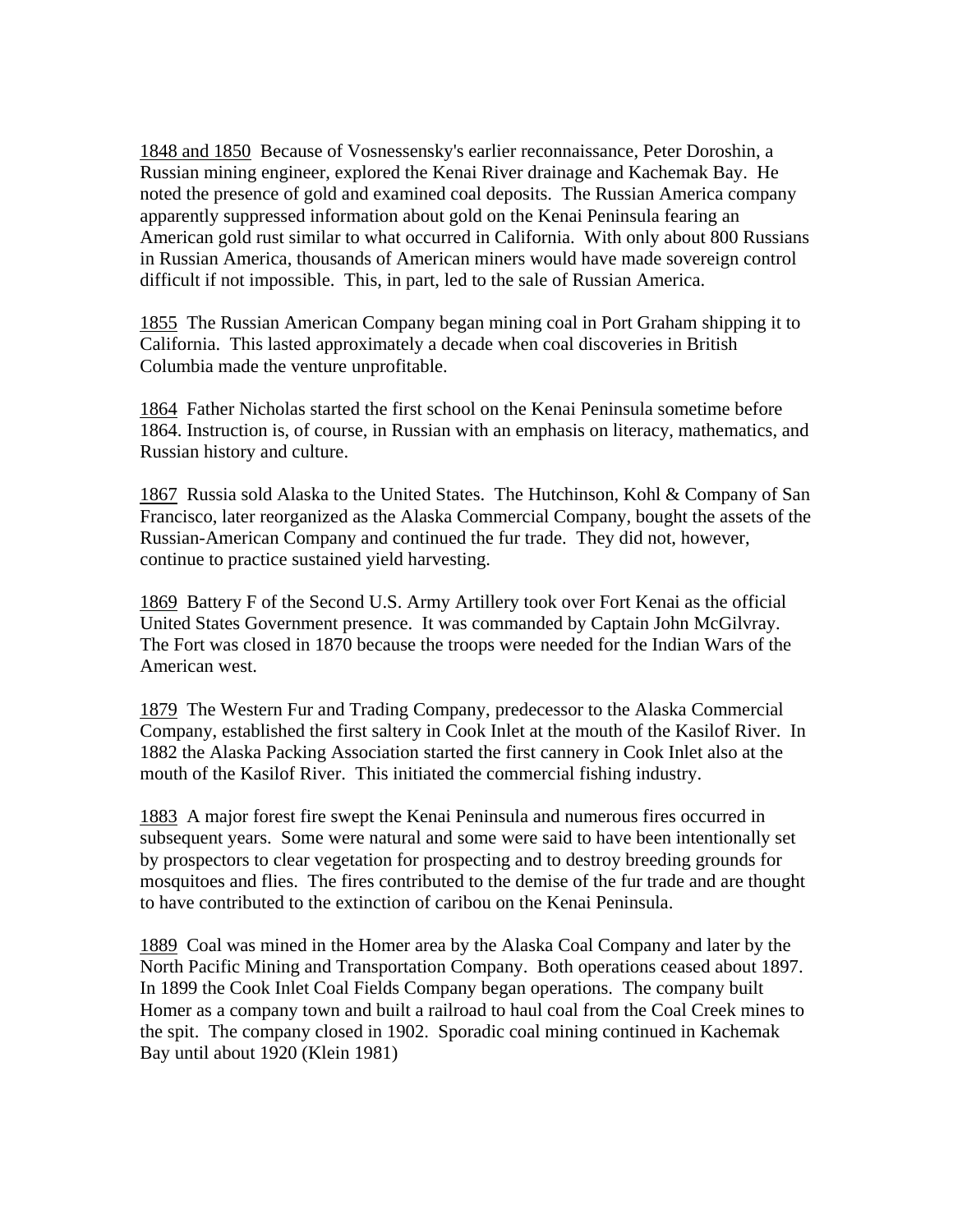1896 Gold was discovered at Sixmile Creek near Hope in 1895 and the following year a small gold rush caused the town of Sunrise City to spring up. For a short time 7,000 people lived in the Hope/Sunrise area. The gold rush was quickly over as the Klondike gold strikes lured the wealth seekers north.

1896 Fur prices plummet and the fur trade on the Kenai Peninsula collapsed.

1918 A worldwide influenza epidemic reached the Kenai Peninsula. It had a particularly devastating affect on the native population. Because of the number of deaths the Dena'ina villages of Skiliakh, Ski'tuk, Kalifornsky, Kasilof, Nikishka, and Point Possession were eventually abandoned. The survivors moved to Kenai, Tyonek, and Eklutna.

1923 The Alaska Railroad was completed with Seward as the southern railhead. Seward became the major city on the eastern side of the Kenai Peninsula while Seldovia was the major town on the western side.

1923 Nellie Lawing (Alaska Nellie) established the first tourist facility, a lodge on the eastern shore of Kenai Lake. Outside tourists came by steamship to Seward and then took the railroad to Lawing. Sport hunting and fishing began during this time.

1941 The Kenai National Moose Range was established to protect wildlife, primarily moose, habitat. The first manager wasn't hired until 1948. Extensive forest fires around the turn of the century had changed the Peninsula's ecology from one suitable for caribou to one suitable for moose (willow browse that grew up after the fires). Eastern and European Sport hunters "discovered" the Kenai Peninsula moose and lobbied for a moose range to protect the habitat which supported the large moose. As the years passed the browse changed to spruce forest and the Kenai National Moose Range began setting fires as habitat management to keep the moose population high.

1946 Though homesteading had been possible since 1920, there was little activity until after World War II when veterans could acquire a patent in seven months with no requirement that the land be cultivated. Soldotna (1947/1948) becomes the last town established in the United States on the basis of a land-taking/homesteading tradition.

1951 The Sterling Highway between Homer and Anchorage was completed for public travel (a cat trail had been pushed through in 1949). The city of Soldotna grew up at the "Y" where the Sterling Highway intersects the Spur Highway.

1957 Oil was discovered on July 23rd at the Swanson River field. Later, two petroleum refineries, an LNG plant and a fertilizer plant were built to process the oil and gas.

1958 Alaska became the 49th State. The statehood issue was essentially one of control of oil and fish resources.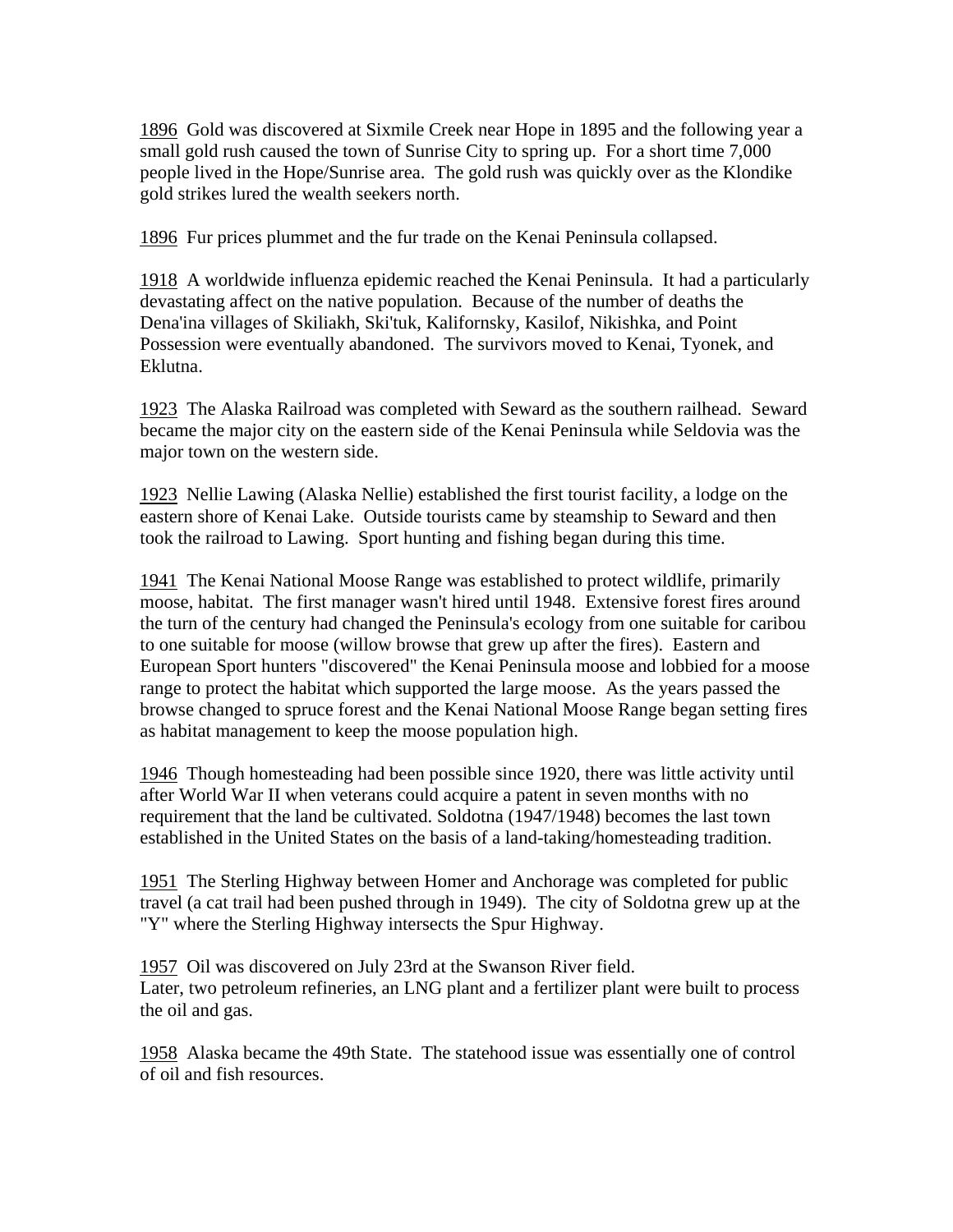- Oil companies felt a development oriented state would promote their interests better then the federal government.
- The salmon industry was dominated by Seattle/San Francisco canneries which owned federal government licensed traps effectively disenfranchising Alaskan fishermen. The first act of the first Alaska legislature was to make fish traps illegal thereby generating a drift/or seine industry operated by individual fishermen.

## 1962 Kenaitze Indian Tribe I.R.A. established

1964 An immense earthquake and several tsunamis destroyed part of Seward. Major damage occurred in all Kenai Peninsula communities, but particularly in Whittier and Seward.

1971 Alaska Native Claims Settlement Act (ANCSCA) public lands legislation validated native claims to traditional territory. This legislation cleared the way for building of the trans-Alaskan pipeline which was completed in 1977. As a result several new national parks were established including the Kenai Fjords National Park and the "Moose Range" became the Kenai National Wildlife Refuge.

- With the passage of this act, the homesteading/land-taking tradition of the frontier ended.
- Ten regional corporations and numerous village corporations are established based on a corporate model of decision-making. Cook Inlet Region, Inc. eventually became one of the major economic powers in the state.

1972 The Russian Old Believers establish an ethnic fishing/agricultural community at Nikaeovlsk.

1973 A limited entry quota system was established for commercial fishing. By the late 1970s it had created a body of full-time commercial fisherman. By limiting the number of fishermen the number of fish caught per fisherman went up to the point where it was possible for a single drift net or set netter to exist economically on fishing alone. Up to this time, commercial fishing was largely a supplemental wage engaged in by oil field workers, teachers, and others whose main income came from wages.

1977 Completion of the Trans-Alaskan Pipeline generated large public wealth. According to the state constitution, resources whether on public or private land are publicly owned and depletion of those resources is subject to tax in return for the privilege of using the resource. State treasury is substantially increased by oil taxes.

1980 Alaska National Interest Lands Conservation Act (ANILCA) passed by the Federal Government establishing a subsistence priority for Alaska Natives. In 1978 the State of Alaska had already established a subsistence priority by vote of the people. The ANILCA legislation based the priority on a determination of urban (no subsistence rights) and rural (potential subsistence rights) leaving unanswered how to make the rural/urban determination. Litigation continues into 2001.